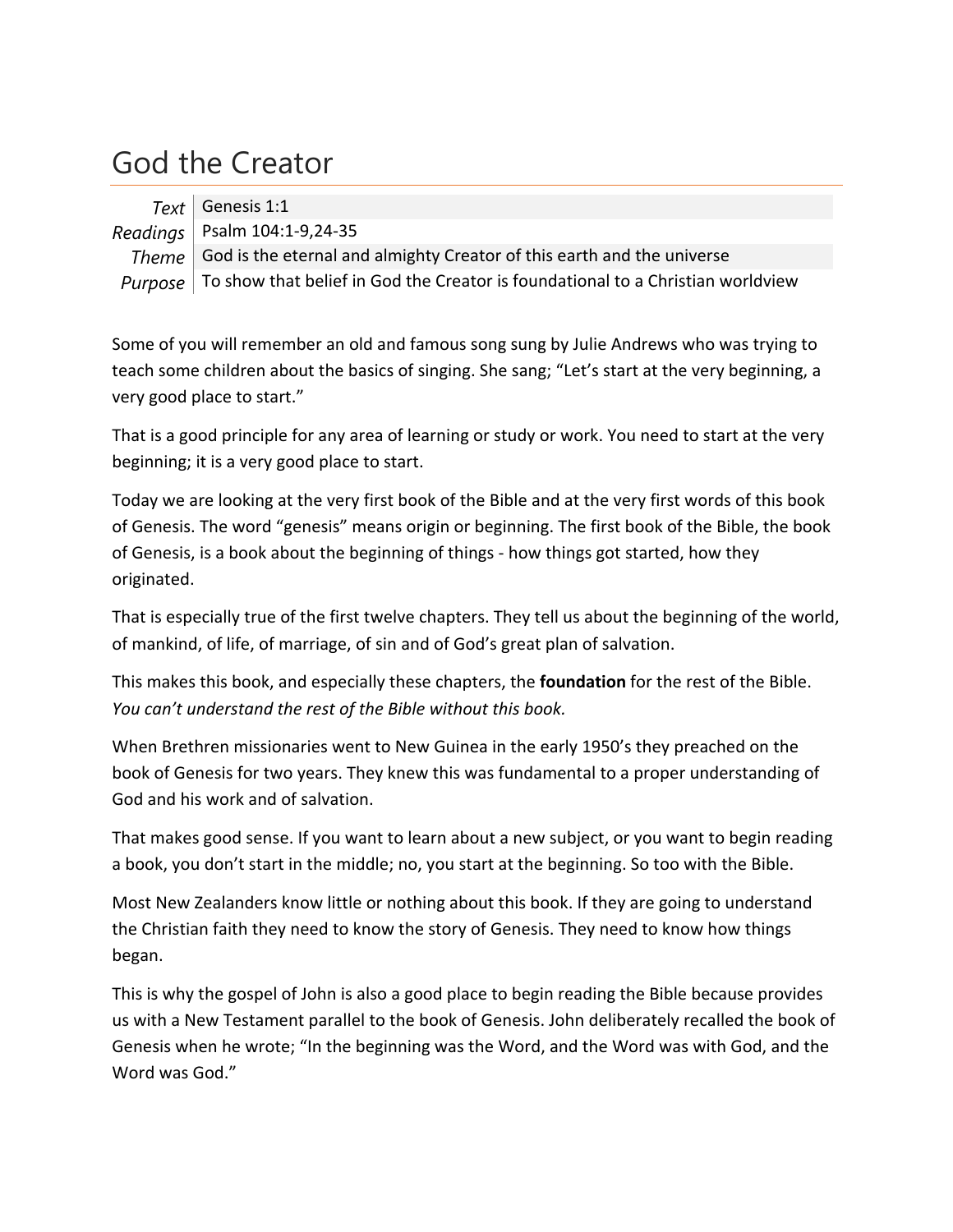This first book of the Bible is fundamental to everything else because *if you get the beginning wrong you'll also get everything else wrong.*

It's like building a house; if you get the foundation wrong then everything else will be out of square and out of line.

Or like baking a cake; if you make a mistake with the initial ingredients then it's not going to cook properly.

So too with the Bible. If you don't believe in God the Creator and you misunderstand the work of creation that will affect everything else after that. So we must get off on the right foot, with a proper understanding of these chapters.

This is one of the reasons the whole matter of creation is so controversial. Both creationists and evolutionists know that the origin of the universe is fundamental to everything else ‐ it is the foundation of your worldview.

The opening words of the Bible tell us how the world began. We read; **"In the beginning…"** This describes the beginning of time, and of this earth and, indeed, of the whole universe.

The subject of this sentence is **God**. "In the beginning *God*". God is the first person we meet in the Bible, and he is the main character in all the Scriptures. The Bible is all about God.

Keep this in mind as you read this book: the Bible is a book by God and about God. It's not primarily about us, or how to be happy, or how to get to heaven; nor is it a science textbook, or a history of the whole world. No, it is a book written about God telling us how we can know him.

"In the beginning God." The emphasis is not on *how* the world was made but on *who* made it ‐ *God* made it.

This verse teaches us two significant truths about God. He is Eternal and he is the Creator.

## **1. God Is Eternal**

The Bible **assumes the existence of God**. It does not argue the case for his existence and it doesn't try to prove that he exists ‐ it simply assumes he is there.

Many people have come up with "proofs" for the existence of God. Some of these are complex philosophical arguments; some are arguments from creation, from natural revelation; some are arguments from our own existence as human beings. There are many rational and reasonable arguments in support of the fact that God exists, that he is there. Large and heavy books have been written about this all through the centuries.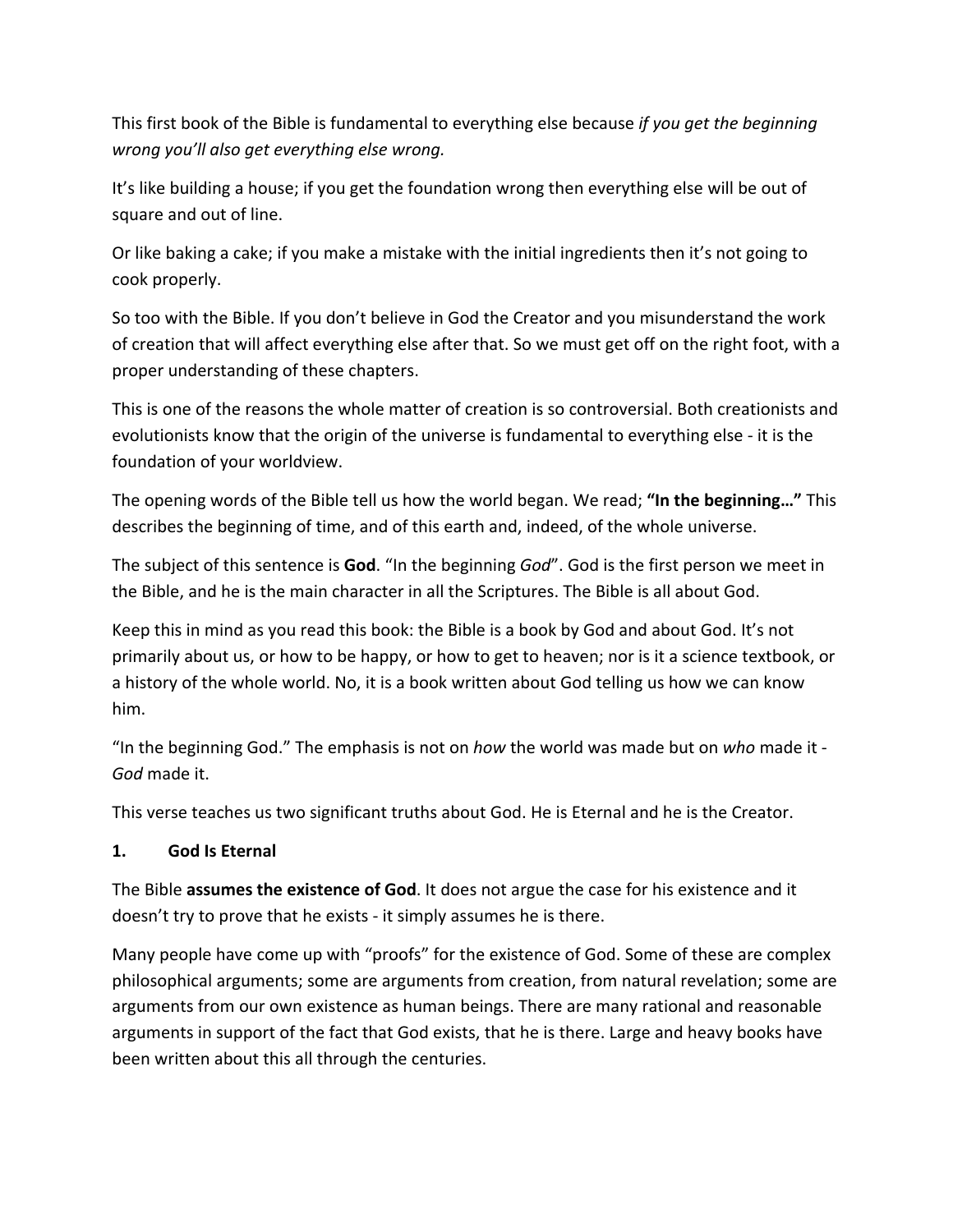But in the end you cannot prove by rational argument that God exists. You cannot convince someone of this just by arguing the case. Ultimately this is a matter of faith. It is a reasonable faith and a believable faith and a faith than can be defended, but it still comes down to faith.

"Without faith it is impossible to please God because anyone who comes to him must believe that he exists and that he rewards those who earnestly seek him." (Hebrews 11:6).

We need to point out that **any alternative view** is also a position of faith. Many people in the western world believe in the theory of evolution. This too is a position of faith. This too is a belief. Just as Christians cannot give conclusive proof of creation so too unbelievers cannot give conclusive proof of evolution. No one was there when it happened. We don't have any eye‐witness accounts. Nor has anyone managed to reproduce what happened either by creation or evolution, although many have tried. So we can't replay it to see what took place. We can't run it through in slow motion to examine it more closely.

Imagine you are watching the highlights of an important game of soccer. When there is a goal they will always show you a replay, sometimes even in slow motion, so you can see exactly what happened. Or if you have videoed it you can watch it again and again to see what happened.

No one can do that with the beginning of the world ‐ there are no replays. So whatever you believe about the origin of the world is a position of faith, of belief.

Essentially there are only two options: You either begin with eternal *matter* or with an eternal *God*. You have to start with some*thing* or some*one*: either with an eternal primordial soup or with an eternal divine being.

The Bible teaches us that in the beginning God created the heavens and the earth.

**He is eternal.** He was there at the beginning. He has no origin or beginning. He was there before anything else was there. He has always been there. He is the Alpha and the Omega, the A and the Z, the beginning and the end. He is the same, yesterday, today and forever. He is eternal.

God created us with a sense of this eternal God. Solomon in Ecclesiastes tells us that God has "set eternity in the hearts of men" (3:11). He created us so that we could know him and worship him. Every human being has a longing to know God, or to find a substitute for him. We were created as spiritual beings. There is a vacuum inside of us that only God can fill.

There are endless illustrations of this.

You see it in primitive tribes and their worship of the sun, moon and stars.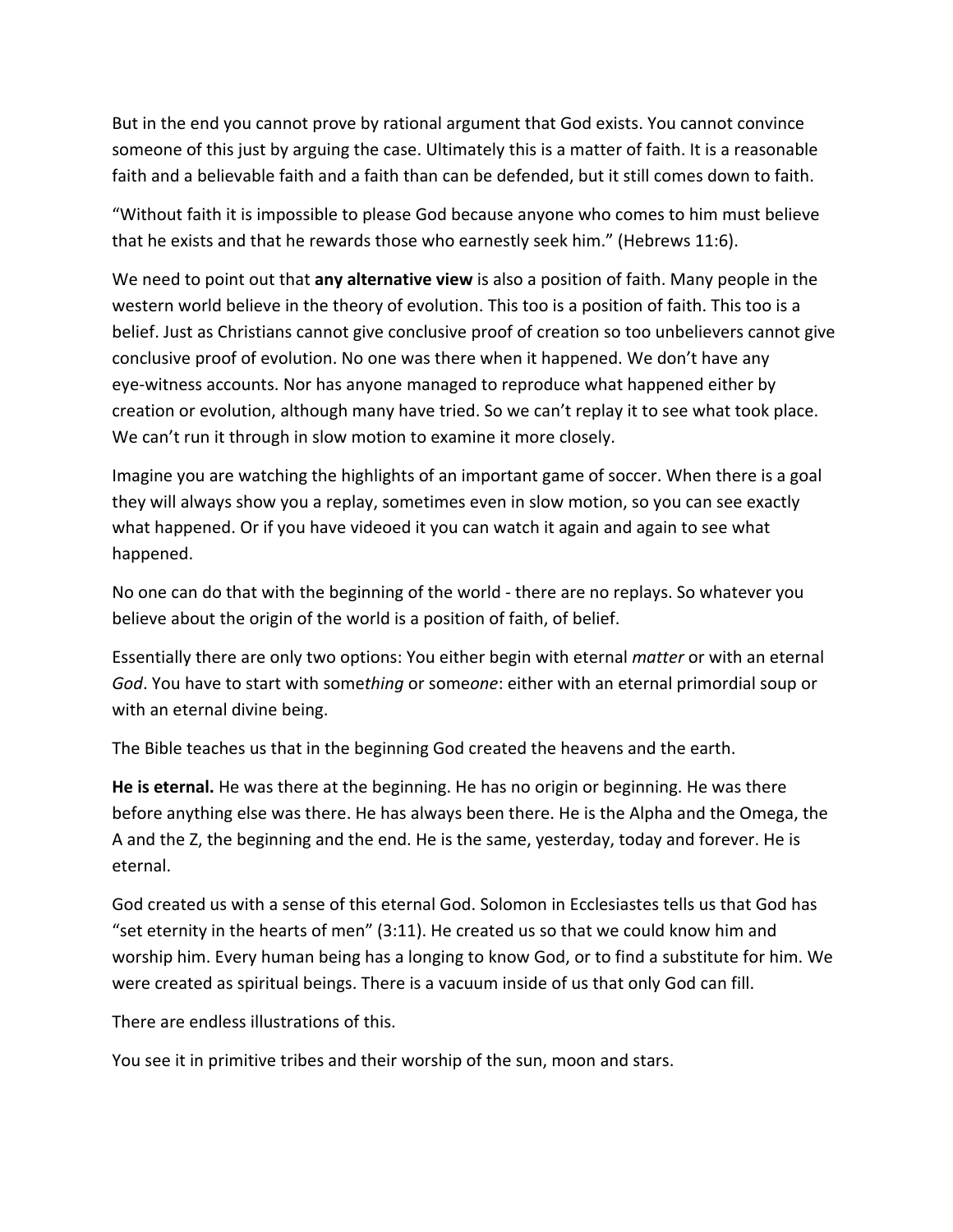You see it in the people who followed ancient pagan religions and turned from the creator to the creation and worshipped animals or idols they had made.

You see it today in the constant search for other forms of life in the universe. About ten years ago two American astronomers found one or two planets outside our solar system that they believed had conditions that may be hospitable to life. It prompted a Time magazine cover story "IS ANYBODY OUT THERE?" (Feb 5, 1996).

These sorts of questions are being asked all the time. People are fascinated by this subject. This is because God made us spiritual beings with a desire to know him. Augustine said; "Our hearts are restless till they find their rest in thee." You see that in the lives of unbelievers around you all the time. They are restless and searching, seeking to fulfil the emptiness inside of them that can only be filled by a true knowledge of this eternal God. God is eternal.

## **2. Secondly, Genesis 1:1 teaches us that GOD IS THE CREATOR.**

As the Creator he is **almighty.** The Hebrew word for God in all of Genesis 1 is the word 'Elohim'. This describes God as sovereign and almighty; He is a God of majesty and splendour and might. His name is mentioned 35 times in 34 verses. He is the main player, he is the primary character, he is the one doing everything.

God wants you to remember this in your life ‐ every day, in all you do. This is our controlling perspective on life ‐ that God is there and that we know him and serve him and live for him.

This is not easy to maintain because we live in a society that ignores God. Don Brash observed this in his Orewa speech in January 2006 when he said; "NZ is a liberal, tolerant and secular society, a society that embraces the Western enlightenment ideals of personal liberty, private property and rationality as the basis of decision making. These values are so central to our society that we hardly ever think about them." That sums it up for most New Zealanders; there is no mention of God, no belief in God, no place for God.

This is why Christian education is so important ‐ whether through home‐schooling or the Christian school. We want all of you children and young people to learn about God. We want you to put him in the centre of your life.

But this must be true of all of us: Is God central in your life? Do you live for him? Do you love him and serve him and worship him?

This Almighty God **created** the world. The Hebrew word for create (*bara*) is always used of God's activity. The word 'bara' does not necessarily mean creation out of nothing, but in this case it does:

Romans 4 verse 17 speaks of a God who "calls things that are not as though they were."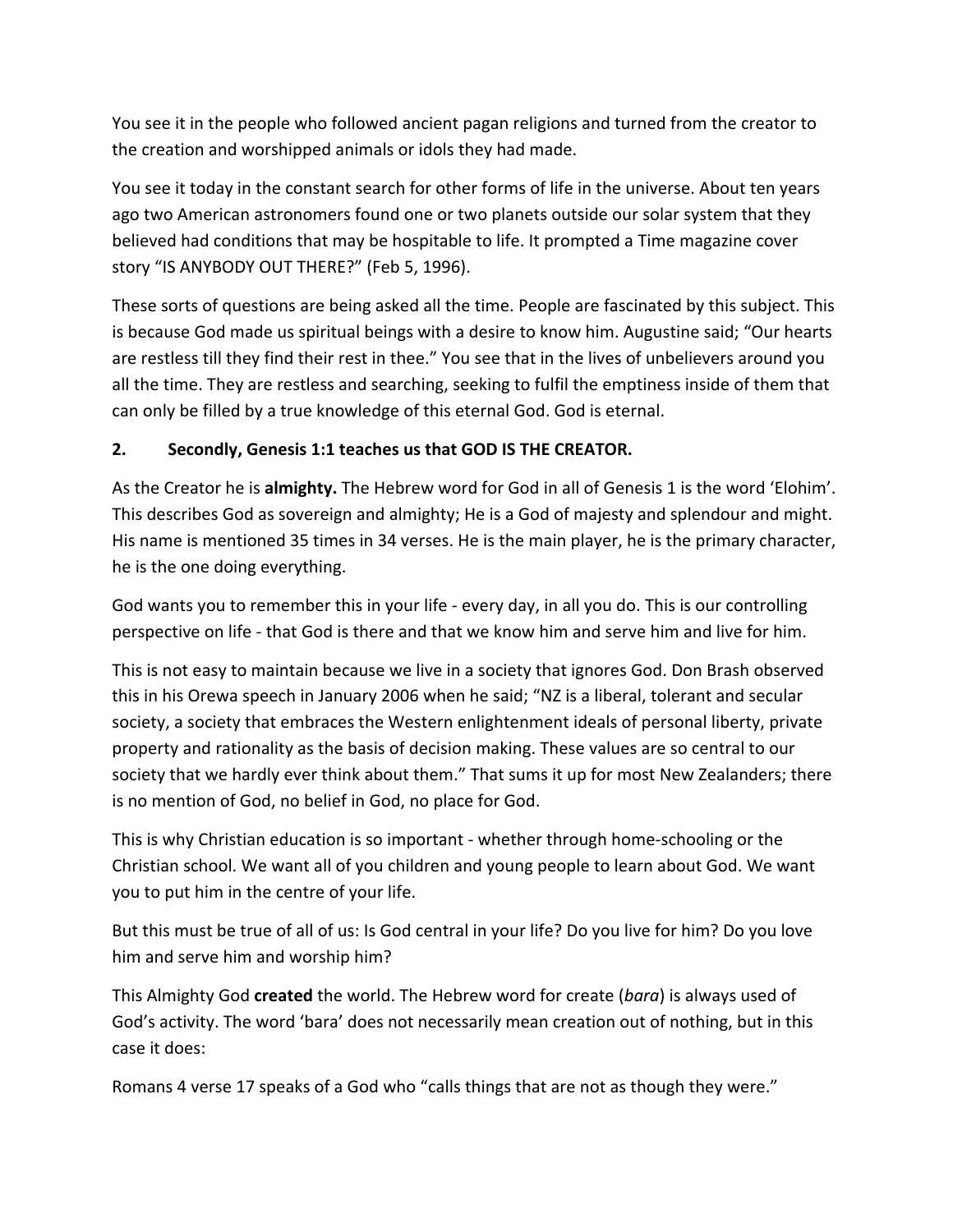Psalm 33 verses 6 and 9 say; "By the word of the Lord were the heavens made."

The writer of Hebrews says; "By faith we understand that the universe was formed at God's command, so that what was seen was not made out of what was visible" (11:3).

We should also note that while the work of creation was done primarily by God the Father **all three persons of the trinity** were active. Genesis 1:2 describes the presence and power of the Holy Spirit; "…and the Spirit of God was hovering over the waters."

On the sixth day of creation the Father conversed with the other two Persons of the trinity and said, "Let *us* make man in *our* image, after *our* likeness." (1:26).

John 1:3 describes the role of God the Son: "Through Him all things were made, without him nothing was made that has been made."

The Apostle Paul echoes this in Cols 1:16, "For by him all things were created".

And the writer of Hebrews says "all things were created by him and for him" (Hebrews 1:2)

These three persons created **the heavens and the earth.**

The phrase "the heavens and the earth" means that God created everything. 'Heaven' and 'earth' are opposites that imply the totality of everything in this universe; all that we see on this earth, and all that we can see and can't see in this universe.

That God created the heavens and the earth means that he is distinct from his creation.

We say this against the creation myths of the ancient religions that had gods arising out of the world. This view is reflected in old Maori legends and in other religions. These ancient and modern pagan religions blur this biblical distinction between God and the world.

Eastern religions do the same. They blend God and the world together. This is the viewpoint of pantheism that has been taken up in New Age movement. Pantheism believes the creation emerged from God, that the world came out of God. It makes god part of the world, god is in everything, god is in you and you are god.

But in the Christian worldview God is the Creator and we are his creatures. God, up there, made the world, down here. God is above us, beyond us and distinct from us. He is almighty, infinite and transcendent and we are weak, finite, and earthbound.

Today we have started at the very beginning, a very good place to start! We start here because Genesis 1 is foundational and fundamental to the rest of the Bible and to what you believe and how you live.

The Bible begins with God. "In the beginning God."